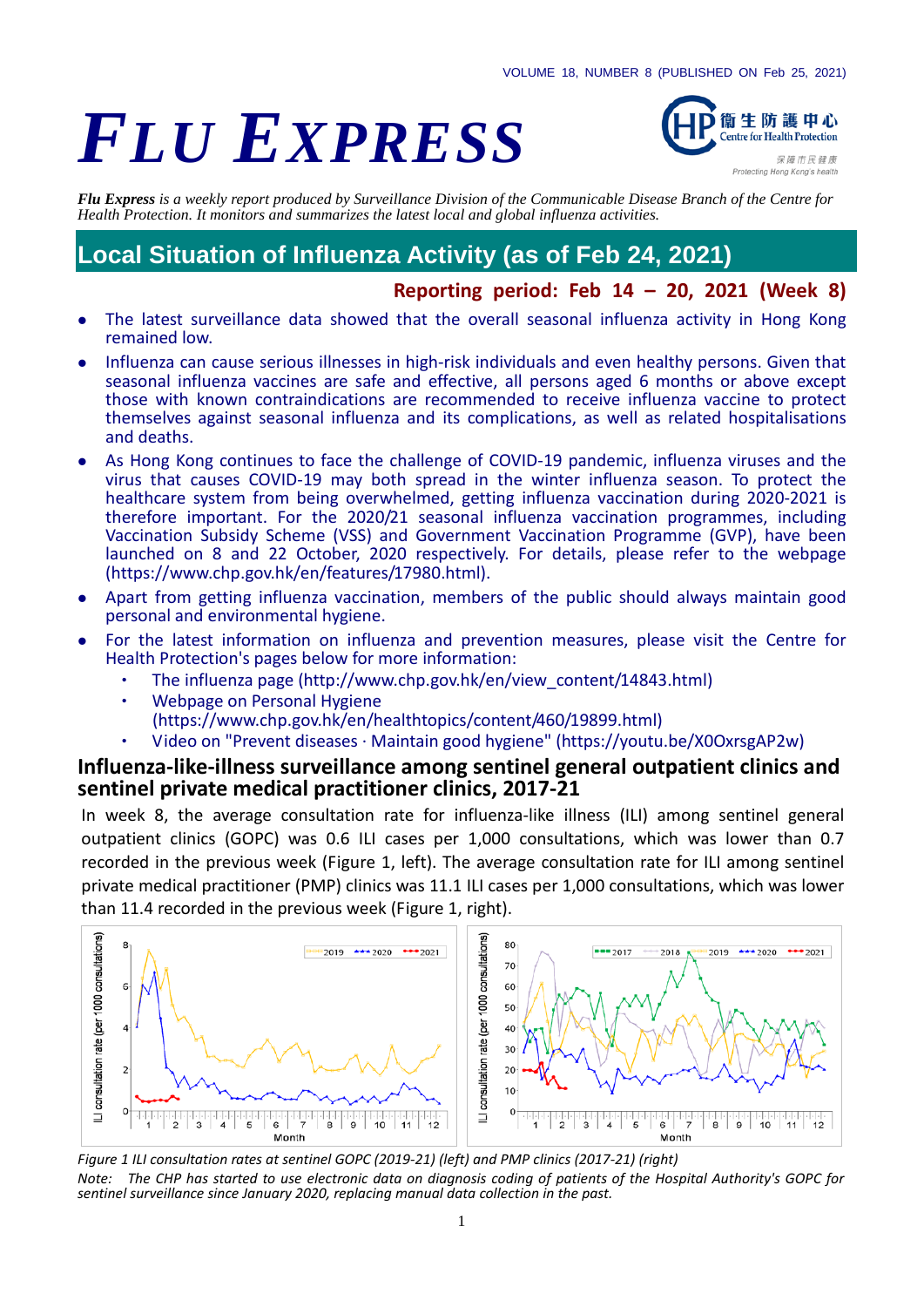### **Laboratory surveillance, 2017-21**

Among the 5809 respiratory specimens received in week 8, no samples (0%) were tested positive for seasonal influenza A or B viruses. The positive percentage (0%) was below the baseline threshold of 9.21% and was the same as 0% recorded in the previous week (Figure 2).



*Figure 2 Percentage of respiratory specimens tested positive for influenza viruses, 2017-21 (upper: overall positive percentage, lower: positive percentage by subtypes)*

*[Note: The baseline threshold is 1.96 standard deviation above the average weekly positive percentage during non-season periods from 2014 week 49 - 2019 week 48.]*

## **Surveillance of oseltamivir resistant influenza A and B viruses**

- In March 2020, there were no new reports of oseltamivir (Tamiflu) resistant influenza A and B viruses.
- For the results of previous months, please refer to the following webpage: <https://www.chp.gov.hk/en/statistics/data/10/641/695/6903.html>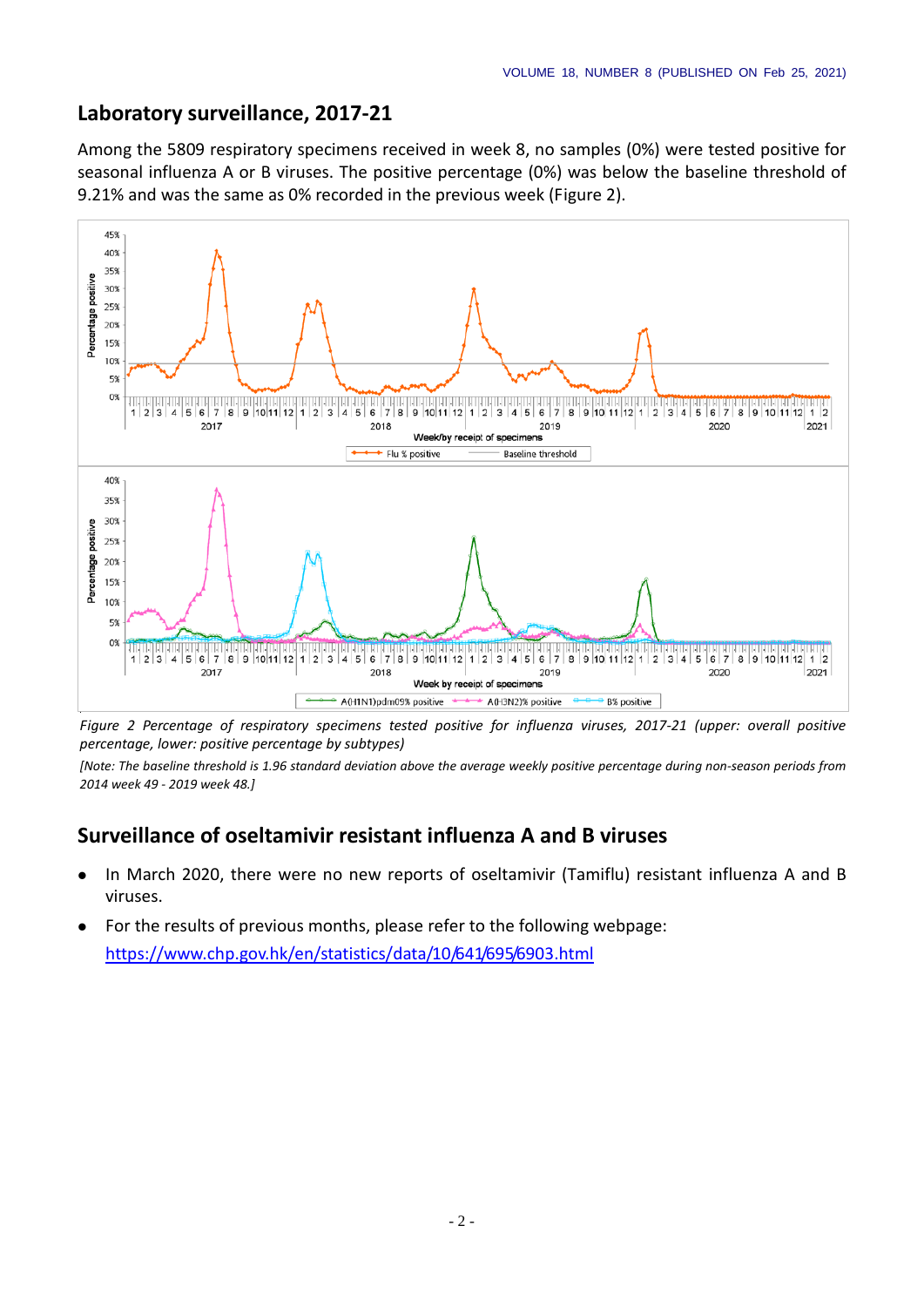### **Influenza-like illness outbreak surveillance, 2017-21**

In week 8, no ILI outbreaks occurring in schools/ institutions were recorded, as compared to no outbreaks recorded in the previous week (Figure 3). In the first 4 days of week 9 (Feb 21 to 24), no ILI outbreaks in schools/institutions were recorded.



*Figure 3 ILI outbreaks in schools/institutions, 2017-21*

| Type of institutions                     | Week 7 | Week 8 | First 4 days of Week 9<br>$(Feb 21 - 24)$ |
|------------------------------------------|--------|--------|-------------------------------------------|
| Child care centre/ kindergarten (CCC/KG) |        |        |                                           |
| Primary school (PS)                      |        |        |                                           |
| Secondary school (SS)                    |        |        |                                           |
| Residential care home for the elderly    |        |        |                                           |
| Residential care home for persons with   |        |        |                                           |
| disabilities                             |        |        |                                           |
| <b>Others</b>                            |        |        |                                           |
| Total number of outbreaks                |        |        |                                           |
| Total number of persons affected         |        |        |                                           |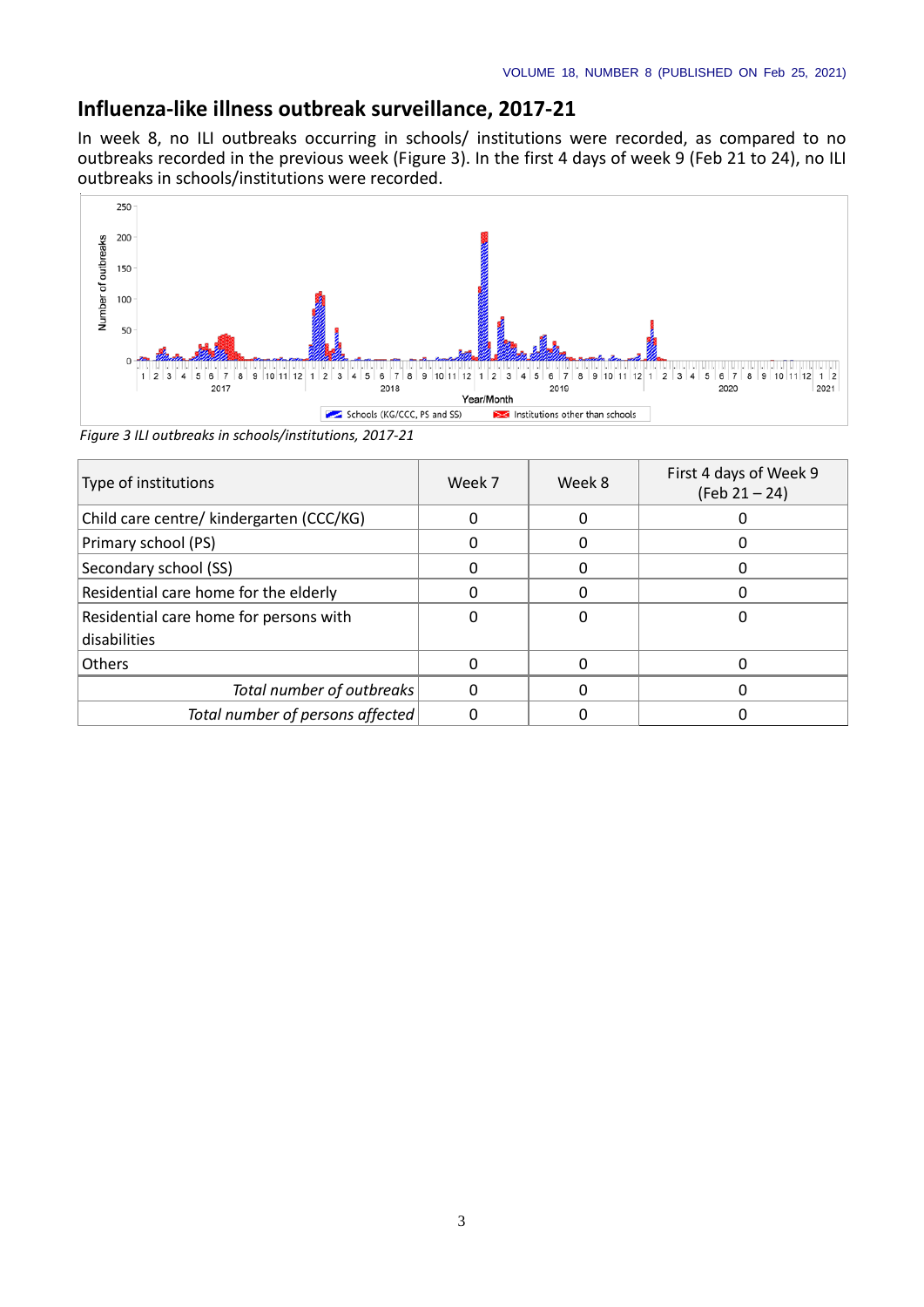#### **Influenza-associated hospital admission rates in public hospitals based on discharge coding, 2017-21**

In week 8, the overall admission rates in public hospitals with principal diagnosis of influenza was 0 (per 10,000 population), which was below the baseline threshold of 0.25 and was the same as 0 recorded in the previous week. The influenza-associated admission rates for persons aged 0-5 years, 6-11 years, 12-17 years, 18-49 years, 50-64 years and 65 years or above were 0, 0, 0, 0, 0 and 0 cases (per 10,000 people in the age group) respectively, as compared to 0, 0, 0, 0, 0 and 0 cases in the previous week (Figure 4).



*Figure 4 Influenza-associated hospital admission rates, 2017-21 (upper: overall rate, lower: rates by age groups) [Note: The baseline threshold is 1.96 standard deviation above the average weekly admission rate during non-season periods from 2014 week 49 – 2019 week 48.]*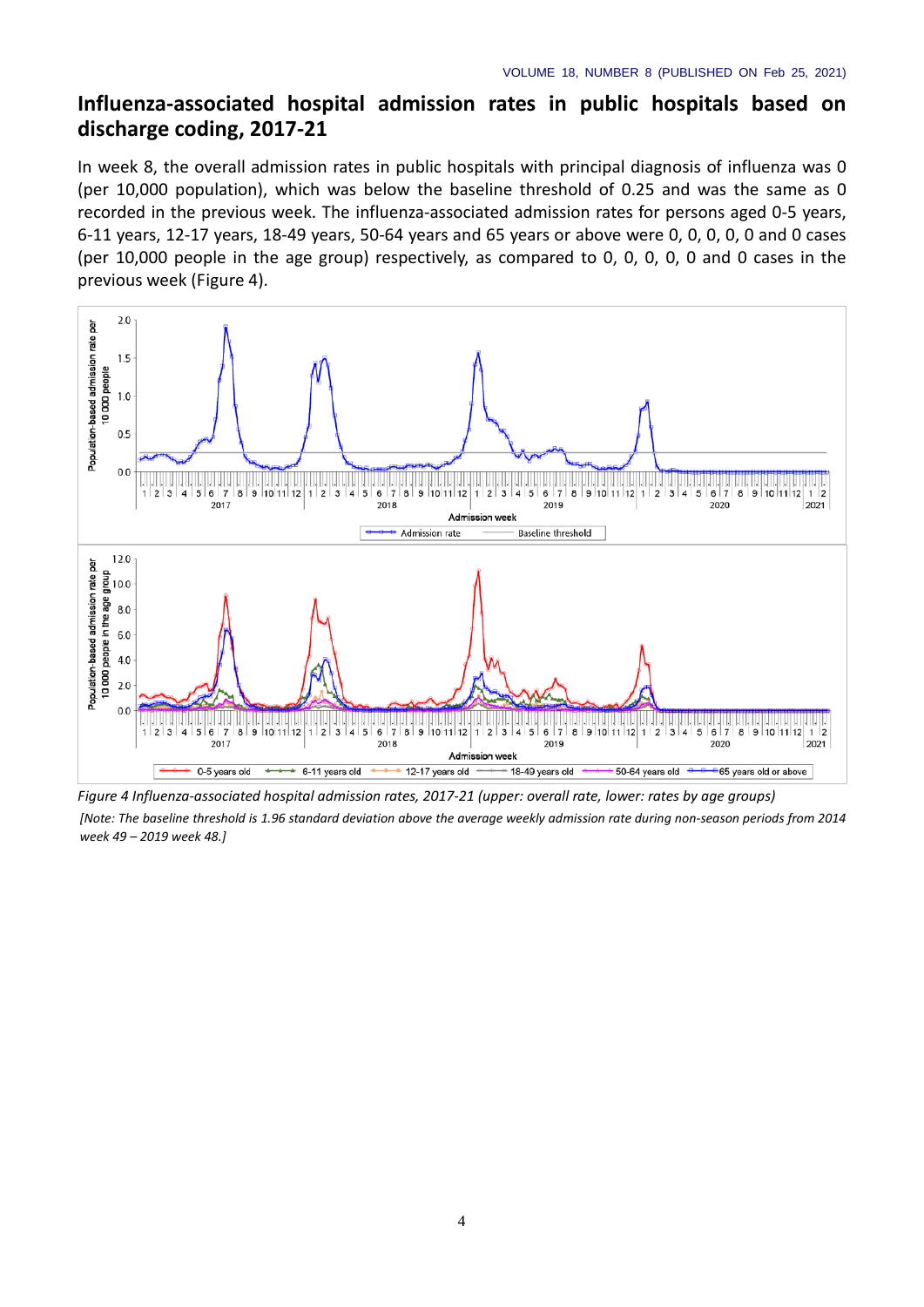## **Rate of ILI syndrome group in accident and emergency departments, 2017-21#**

In week 8, the rate of the ILI syndrome group in the accident and emergency departments (AEDs) was 92.7 (per 1,000 coded cases), which was lower than the rate of 96.6 in the previous week (Figure 5).

*#Note: This syndrome group includes codes related to ILI such as influenza, upper respiratory tract infection, fever, cough, throat pain, and pneumonia.*



## **Fever surveillance at sentinel residential care homes for the elderly, 2017-21**

In week 8, 0.11% of residents in the sentinel residential care homes for the elderly (RCHEs) had fever (38°C or above), compared to 0.07% recorded in the previous week (Figure 7).



*Figure 7 Percentage of residents with fever at sentinel RCHEs, 2017-21*

## **Fever surveillance at sentinel child care centres/ kindergartens, 2017-21**

The surveillance in week 47, 2020 to week 8, 2021 was suspended due to temporary school suspension (Figure 6).



*Figure 5 Rate of ILI syndrome group in AEDs, 2017-21 Figure 6 Percentage of children with fever at sentinel CCCs/KGs, 2017-21*

## **Influenza-like illness surveillance among sentinel Chinese medicine practitioners, 2017-21**

In week 8, the average consultation rate for ILI among Chinese medicine practitioners (CMPs) was 0.65 ILI cases per 1,000 consultations as compared to 0.19 recorded in the previous week (Figure 8).



*Figure 8 ILI consultation rate at sentinel CMPs, 2017-21*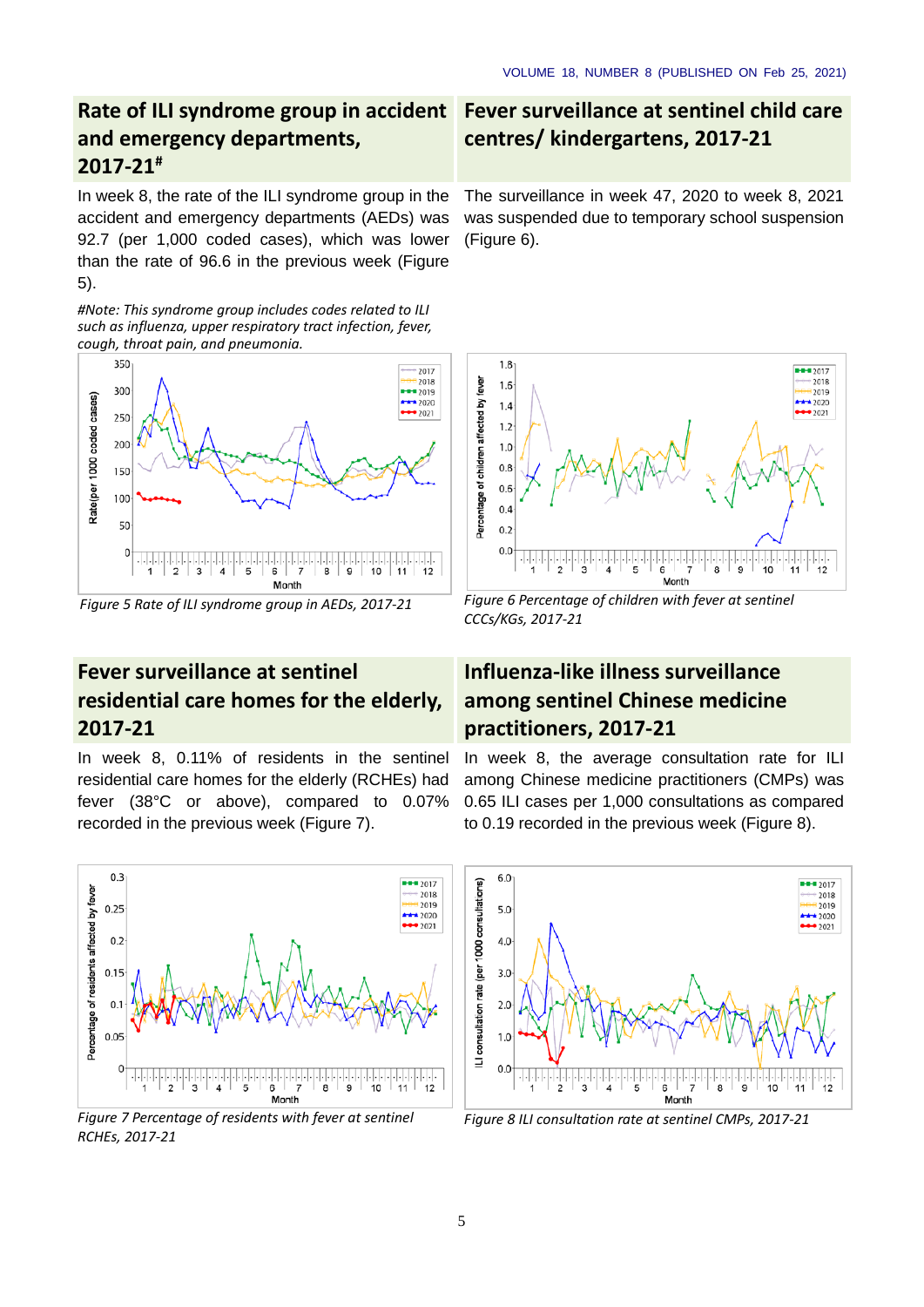## **Surveillance of severe influenza cases**

(Note: The data reported are provisional figures and subject to further revision.)

### *Surveillance for intensive care unit (ICU) admissions/deaths with laboratory confirmation of influenza among adult patients (Aged 18 years or above)*

*Since 2018, the Centre for Health Protection (CHP) has collaborated with the Hospital Authority and private hospitals to monitor ICU admissions and deaths with laboratory confirmation of influenza among adult patients regularly. For surveillance purpose, the cases refer to laboratory-confirmed influenza patients who required ICU admission or died within the same admission of influenza infection. Their causes of ICU admission or death may be due to other acute medical conditions or*  underlying diseases.

 In week 8, no adult cases of ICU admission/death with laboratory confirmation of influenza were recorded.

| Week   | Influenza type |       |   |   |                        |  |  |
|--------|----------------|-------|---|---|------------------------|--|--|
|        | A(H1)          | A(H3) | B | J | A (pending<br>subtype) |  |  |
| Week 7 |                |       |   |   |                        |  |  |
| Week 8 |                |       |   |   |                        |  |  |

## *Surveillance of severe paediatric influenza-associated complication/death (Aged below 18 years)*

- $\bullet$  In week 8 and the first 4 days of week 9 (Feb 21 24), there were no cases of severe paediatric influenza-associated complication/death.
- In 2021, no paediatric cases of influenza-associated complication/death were recorded (as of Feb 24).

*Figure 9 Weekly number of severe influenza cases by age groups, 2017-21 (the percentage positive for influenzas viruses in Figure 2 is also shown in this graph)* 

*Note: The surveillance system for severe influenza cases among adult patients aged 18 years or above was only activated intermittently during influenza seasons before 2018.*